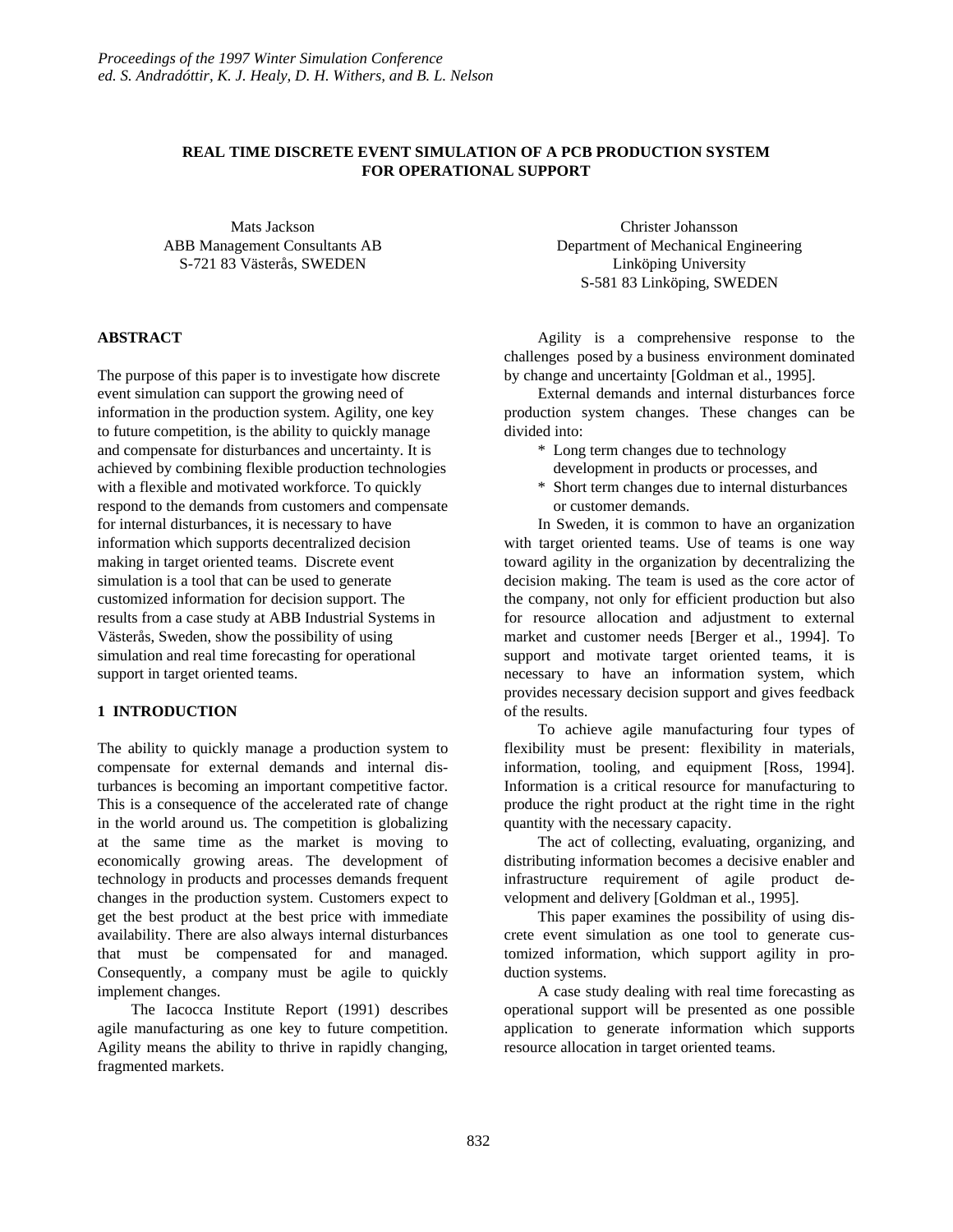# **2 METHODOLOGY**

It is difficult to gather quantitative data about how simulation can support the growing need of information in the production system and about the results when using real time forecasting. Very few companies use simulation and almost none uses real time fore-casting for decision support. Instead, practical insight about the possibilities and problems in this area is needed in qualitative terms. An extensive case study dealing with the implementation of such a tool is presented and discussed.

The risk in using only a few case studies is the loss of external validity. Still, the insight and relatively deep understanding facilitate analytical generalization so that findings can be generalized to theory [Yin, 1984]. Having this in mind, the aim of this case study was to develop a prototype planning tool and use it to investigate the utility of simulation and real time forecasting for production support of a PCB manufacturing line at ABB Industrial Systems in Västerås, Sweden.

The project, which was based on theoretical studies, aimed to verify theory in practice. ABB's interest in this case study was to increase knowledge about the use of simulation and real time forecasting, and to minimize the risk of implementing a commercial planning tool.

# **3 DISCRETE EVENT SIMULATION**

Discrete event simulation is a tool by which it is possible to model a system as it evolves over time. The system changes as events occur, which can be calculated in regard to the time scale. This calculation can be done by hand but the amount of data which must be calculated due to real world complexity suggests the use of computers.

By using simulation several benefits are given such as:

- \* Lower analysis cost and less disruption by testing
- \* Form alternatives in a computer instead of on the production floor,
- \* Test more solutions than would be possible in real world,
- \* Help speed successful implementation of production system changes by visualizing the change, and
- \* Estimate effects of different planning scenarios.

A discrete simulation model is a model in which variables change instantaneously at separate points in time. The time can be advanced and a calculation of a particular action can be done which diminishes the risk before implementing a change. A deterministic model uses constant variables and a stochastic model uses stochastic variables. By using stochastic variables in the model it is possible to include the dynamics in the production system. Typical examples of stochastic variables are variable batch sizes, repair times, and operational times.

The production system's life cycle can be divided into four phases [Thompson, 1993]:

- Phase 1. Planning
- Phase 2. Design
- Phase 3. Implementation, and
- Phase 4. Operation

Today, simulation is a tool mainly used for different types of production system analysis. It has been used in phases 1 and 2, strategic simulation, by building a model, experimenting on it and analyzing the results.

- Typical examples of strategic simulation are:
- \* Development of a new production system by for example, optimizing production flows, dimensioning buffers and space, and
- \* Improvement of a production system by analyzing capacity, throughput times, utilization, flexibility, or the need for new equipment.

This paper is focusing on applications of discrete event simulation in phases 3 and 4; operational simulation. Recent advantages in technology have allowed simulation to expand its usefulness beyond a purely design function and into operational use [Thompson, 1993]. Operational simulation means a continuous use of one or more models to optimize the utilization of the production system, now and in the future. [Saven, 1996].

Typical examples of operational simulation are:

- \* Estimates of capacity needed for a particular product mix,
- \* Consequences of work in progress for a particular product mix, and
- \* Consequences in delivery dates due to a particular plan.

Operational use of simulation requires models to be integrated with plant information. This can either be done automatically by communicating with the plant information system or manually by entering data before running the simulation.

One type of information, which will support decentralized decision making in target oriented teams, is a forecast of the coming work load. This forecast will enable the group to compensate for lack of capacity before it occurs. A forecast would help teams handle the short time changes caused by internal disturbances and customer demands. This type of information can be generated with discrete event simulation by a real time forecasting model.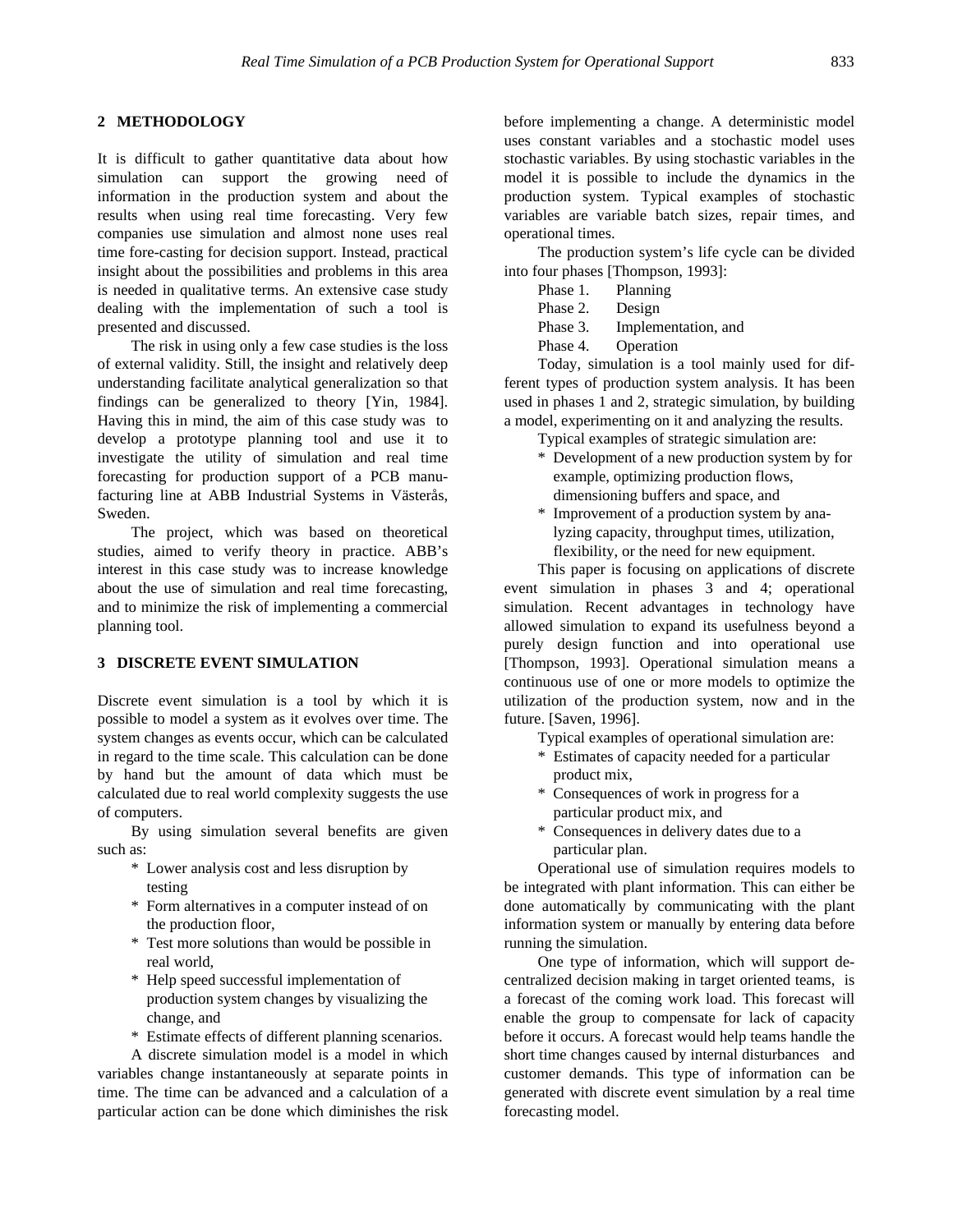

Figure 1: Throughput Time PCBs

A real time forecasting model takes an accurate factory status update and simulates forward in accelerated time, much like traditional analytical models with one important exception: the model's starting condition is the current factory status [Thompson, 1993].

Another possibility when using discrete event simulation for operational support is the ability to perform system analysis on the same model. It also gives long term advantages by using the same model for testing and exploring new ways of improving the production system. In this way time is saved when developing the current production system.

To investigate the practical use of real time forecasting a case study has been done. The following questions have been of particular interest:

- \* How to integrate a simulation model with plant information system?
- \* How often should a forecast be updated and how should it be run?
- \* How should a forecast be presented and to whom?

## **4 CASE STUDY: REAL TIME FORECASTING**

A case study to investigate if and how discrete event simulation can be used for real time forecasting has been done at ABB Industrial Systems AB in Västerås, Sweden. The purpose of this project was to investigate the possibility of real time forecasting before deciding what information support that is needed and investing in more sophisticated and expensive software.

#### **4.1 Background**

The study was made in a production facility for printed

circuit boards (PCBs). Two hundred persons work in this line and about eighty different types of PCBs are manufactured per day. The production volume is about one thousand per day and the work in process is about four thousand. The organization in the production facility is based on target oriented teams.

The production equipment is highly automated with a CIM concept for automatically generating machine programs. The line consists of both automatic and manual assembly. The production line is sequential, starting with automatic assembly then manual assembly of those components that are too big or too complicated and finally soldering and test.

Each PCB has its own routing which specifies the sequence through the different machines and work stations in the automatic and manual assembly.

Much focus is given to the throughput times of the PCBs. This is a critical factor for competition and future survival. As shown in Figure 1 the target of 2.5 days throughput time was not reached during 1996. The production work load varies greatly at different machines over the day. If necessary resources are not available when needed, queues form before the machines, which affects the throughput times.

The resource allocation today is done manually by the operators who estimate the present situation and then decide who should work where. Due to the large number of PCBs in work in progress and the individual routing of each PCB, it is difficult to estimate the future work load at each machine.

 The problem of working at the right place at the right time with the right order increases tremendously if there are limited resources. Previously the only way to handle this problem was to make sure you have over capacity which in the long run increases product costs.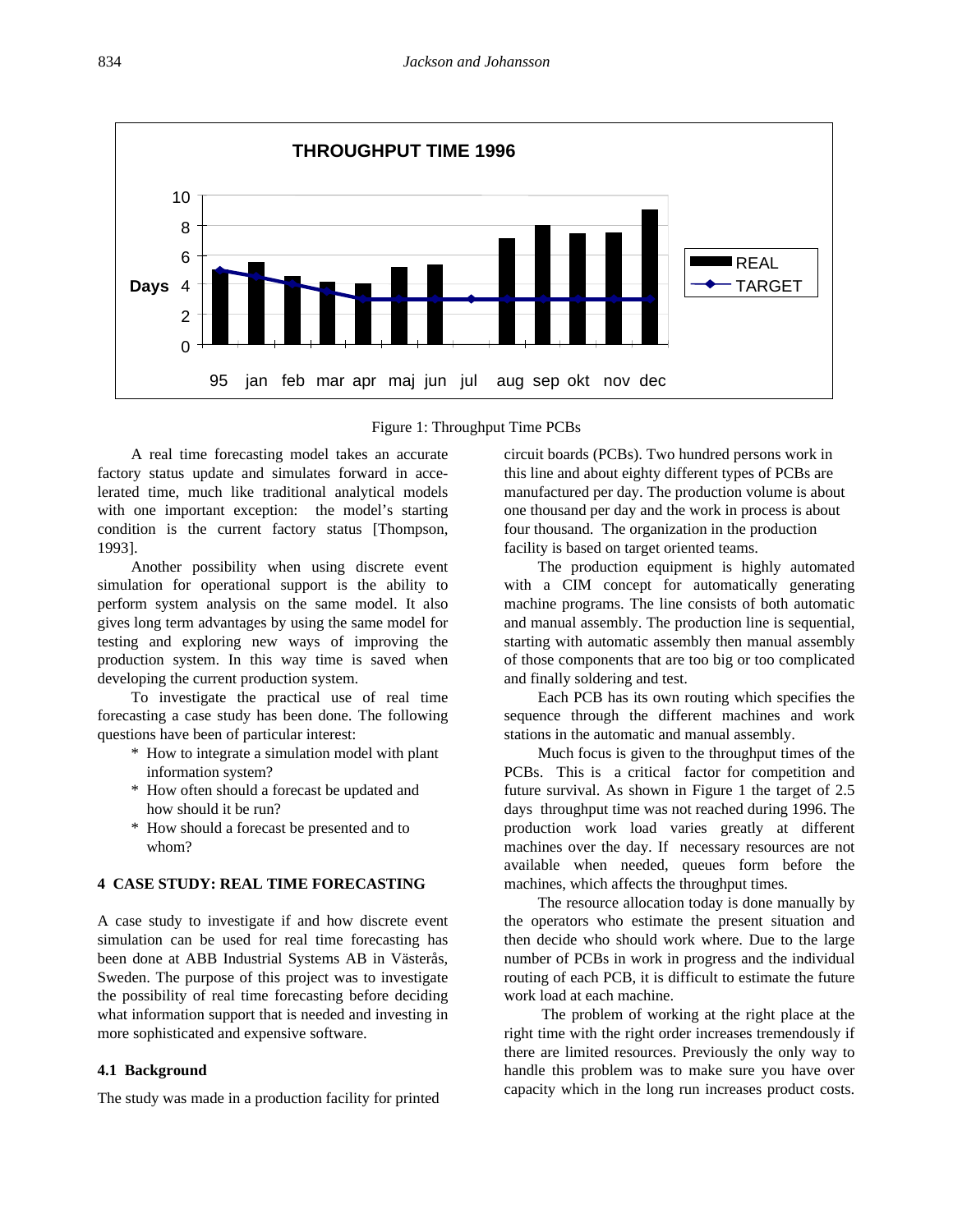

Figure 2: Planning Tool

The question is then how to manage the resource allocation with limited resources?

#### **4.2 Project Description**

A forecast of the upcoming production load would support the target oriented teams in their resource allocation. The goal of the case study was to generate this forecast for a six hour window and update it every ten minutes. Data would be downloaded from the computer system and the results presented on computer screens in the area. This planning tool was built as a prototype.

The development of the prototype was made in a project involving both engineers and operators employed at the company. The operators specified how the planning tool should work in practice and how the output should be presented. There was a very big interest from the work shop to get a tool for resource allocation.

- Specifications on the planning tool include:
- \* Forecast of coming 6 hours,
- \* Update every 10 minutes with real plant information,
- \* Information of coming queues should be presented in a diagram,
- \* The present state and a forecast should be displayed,
- \* The number of late PCBs should be included, and
- \* Information should be presented on screen savers.

The project started in December 1996 and a prototype was built in February 1997. This prototype was then tested in the production for ten weeks. The company already had the Taylor II simulation software product, and it was used for this project.

Data was downloaded from the computer system to an ASCII file every 10 minutes by a SQL-program,

as shown in Figure 2. The data includes all information about the present situation; orders, types, order location, order numbers, releases, delivery dates and routings. A Visual Basic tool using Excel was built to read this file and start the simulation (Taylor II). When the simulation was ready it returned the forecast to Excel and a diagram was built. This diagram was then saved as a bitmap-file and used in screen-savers on PCs in the work shop, as shown in Figure 3.

The model was built with 32 elements with operation time as a stochastic variable with a mean equal to an estimate depending on the type of product. If a queue existed before a machine at time equal to zero this machine was assumed to have an operator. If no queue was present then no products would be processed at that operation during the simulation. A product with a late delivery time in the queue had priority. The download of data, the simulation, and the building of the graph took about 10 minutes on a Pentium 166 (16 Mb RAM).

In Figure 3 is an example of the diagram showed on the screen savers which contains queue's before every machine in the production facility.

Eight different queues are displayed in the graph;

\* The amount of late PCBs,

\* The current queue before each operation, and

\* Forecast of queue's for the coming six hours.

The graph will show trends which will enable the production facility to compensate for lack of capacity. This information will be used by all operators to decide where to work.

During the testing period the planning tool was run from a computer in the office. The results were presented on one computer in the work shop. The members in the project team were responsible for checking both the validity of the information and how the tool worked.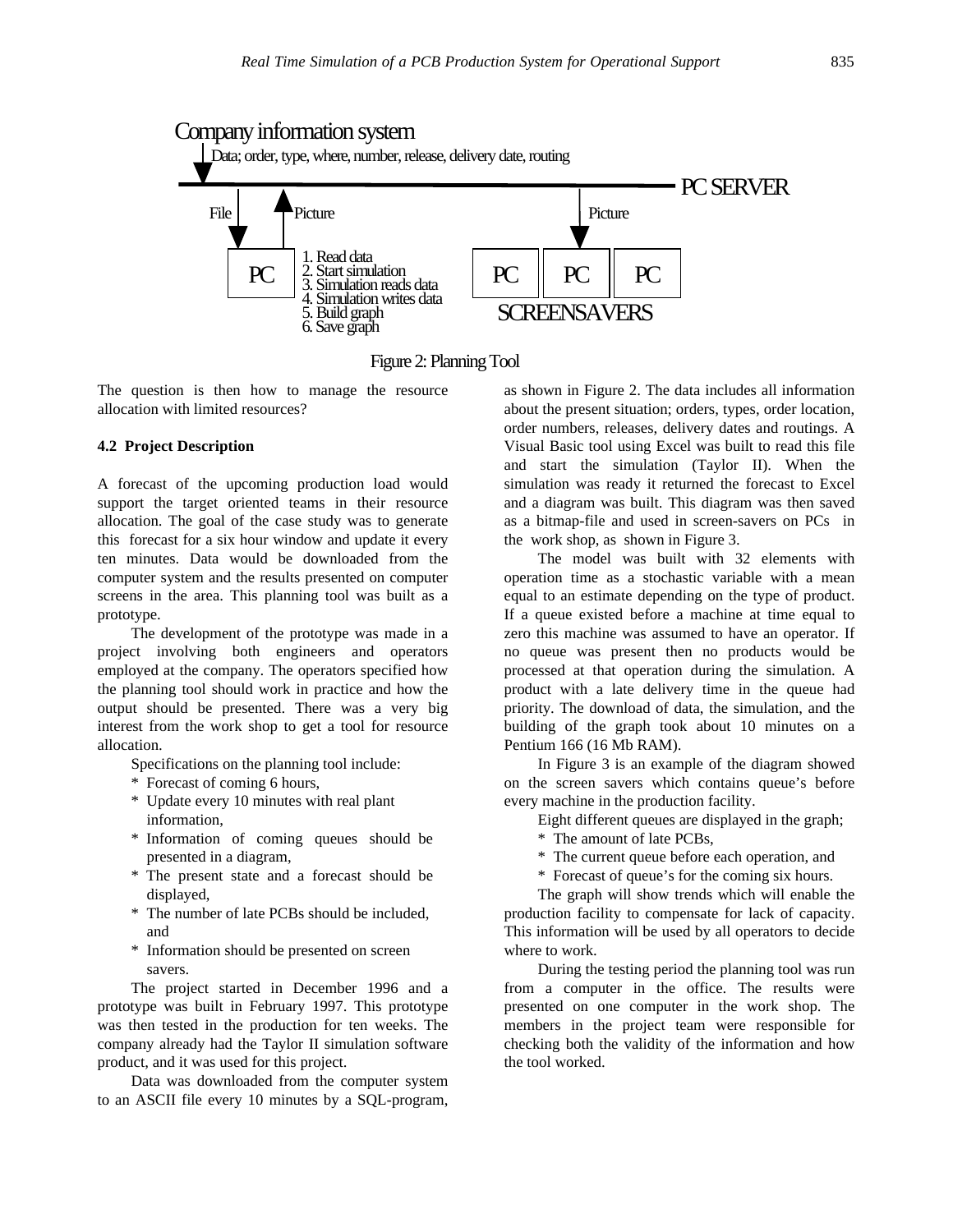

# **MACHINES**

#### Figure 3: Forecast

The case study shows the importance of involving users from the beginning to be successful and to get acceptance when implementing information support. The interest from the users in this project made the modeling and the evaluation of the model very easy. It also gave focus to the project not to only produce an interesting application study but a real planning tool.

## **4.3 Results**

After the test period the model was accepted as accurate enough. The evaluation of the results showed, in some cases, a deviance between the forecast and reality. After analyzing the causes of this it was concluded that the data sometimes was inaccurate or incomplete. No quantitative effect on the throughput times could be measured before this was fixed.

The routing of each product was sometimes changed manually which the present datafile did not include. Also the estimates of the operation times was not good enough in some cases. It is necessary for the estimates to correspond with reality to get a good forecast.

Another problem that occurred was when the SQL-program stopped or the server went down. It showed that the maintenance and administration of such a program is very important for reliability in the long run.

It is therefore necessary to develop further in the following areas before a real implementation:

\* Datafile with current status, this data can be improved in regard of the routing,

- \* Operation times, which should be stored in a database and constantly improved, and
- \* Importance when building a permanent planning tool to think of the maintenance.

These changes and development can be done but it will demand some investment in development. Before doing this a decision must also be taken in regards of which simulation software that should be used.

Still, in qualitative terms, the prototype developed has shown possibilities for simulation to support target oriented teams in their resource allocation. It has shown that such a tool can be developed without major investments in the current information system. By improving the information support the throughput times will be shortened.

Given these results the company decided to go on further investigating how such a tool can be used in the production. The question is how the target oriented teams shall work in the future and what type of information support that is necessary? A forecast of queues may not be the only information that should be generated and communicated.

When this strategy/vision has been worked through in 1997 there will be a final decision on investing the money in hardware, software, and development.

#### **5 CONCLUSIONS**

The ability to quickly manage and compensate the production system, due to external demands and internal disturbances, is becoming an important factor for